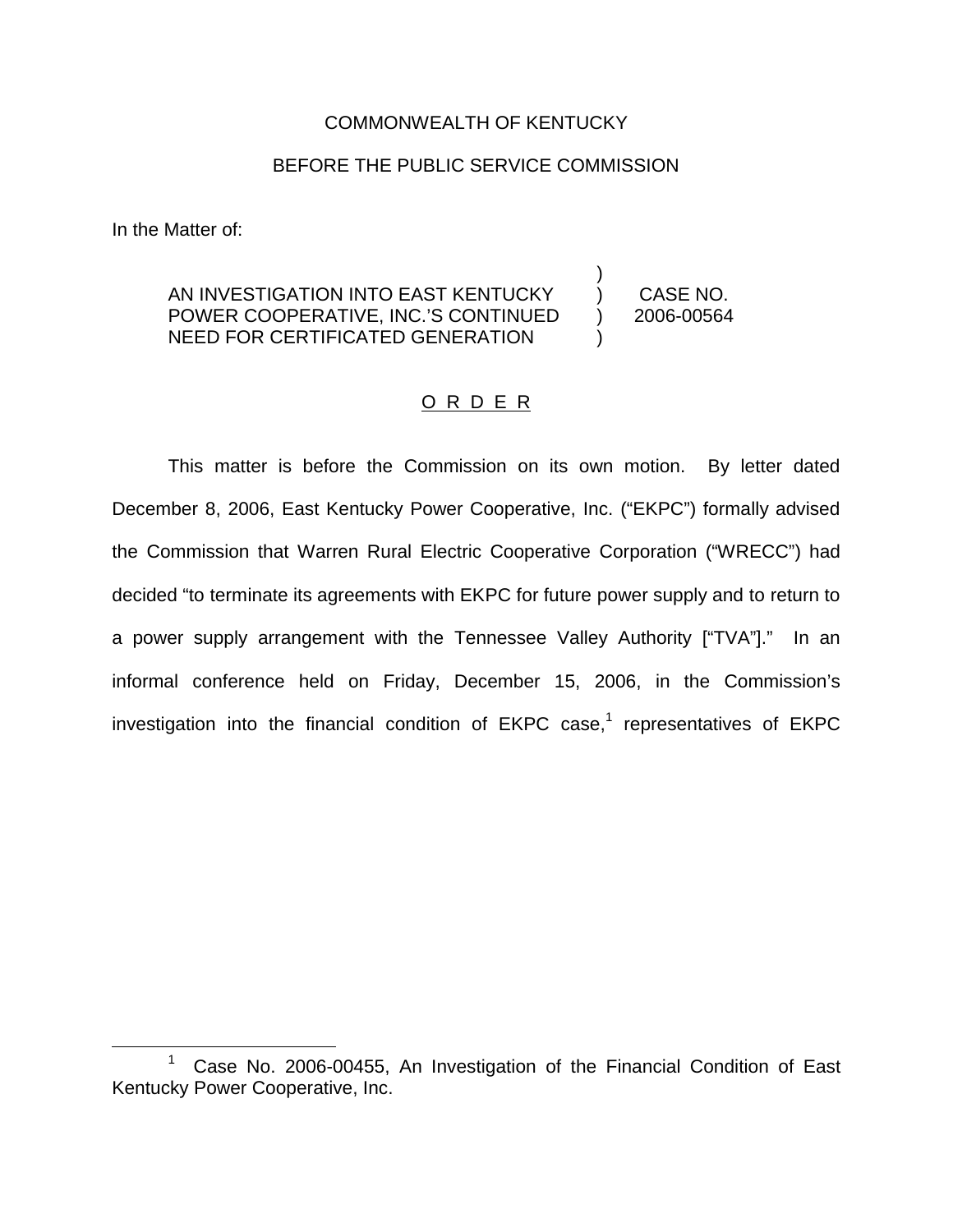advised that WRECC's decision would likely implicate two pending proceedings before the Commission as well as three previously decided cases.<sup>2</sup>

The decision by WRECC to terminate its future power supply agreement with EKPC will undoubtedly have an impact upon EKPC's projected load. To gain an assurance that EKPC's certificated generation for the Spurlock No. 4 unit and the Smith Circulating Fluidized Bed ("CFB") unit and attendant Combustion Turbines ("CTs") are still needed, the Commission will establish this proceeding to evaluate the justification for these generating units in light of WRECC's decision. Mindful that construction may be proceeding on each of the previously certificated generation projects, the Commission is also issuing a procedural schedule and first data request to expedite this matter. The scope of this proceeding will be limited to EKPC's continued need for the certificated generation. The Commission has previously found the certificated projects to be the most reasonable and lowest-cost options for provisioning EKPC's distribution cooperatives with the power they require both now and in the future.

 $2$  The two pending proceedings are Case No. 2006-00471, The 2006 Integrated Resource Plan of East Kentucky Power Cooperative, Inc. and Case No. 2006-00463, Notice of Intent of East Kentucky Power Cooperative, Inc. To Apply for a Certificate of Convenience and Necessity for the Smith-West Garrard 345 kV Transmission Line (not yet filed). The former proceedings are Case No. 2004-00423, Application of East Kentucky Power Cooperative, Inc. for a Certificate of Public Convenience and Necessity, and a Site Compatibility Certificate, for the Construction of a 278 MW (Nominal) Circulating Fluidized Bed Coal Fired Unit in Mason County, Kentucky; Case No. 2005-00053, Application of East Kentucky Power Cooperative, Inc. for a Certificate of Public Convenience and Necessity, and a Site Compatibility Certificate, for the Construction of a 278 MW (Nominal) Circulating Fluidized Bed Coal Fired Unit and Five 90 MW (Nominal) Combustion Turbines in Clark County, Kentucky; and Case No. 2005- 00207, Application of East Kentucky Power Cooperative, Inc. for a Certificate of Public Convenience and Necessity for the Construction of a 161 kV Electric Transmission Line in Barren, Warren, Butler, and Ohio Counties, Kentucky.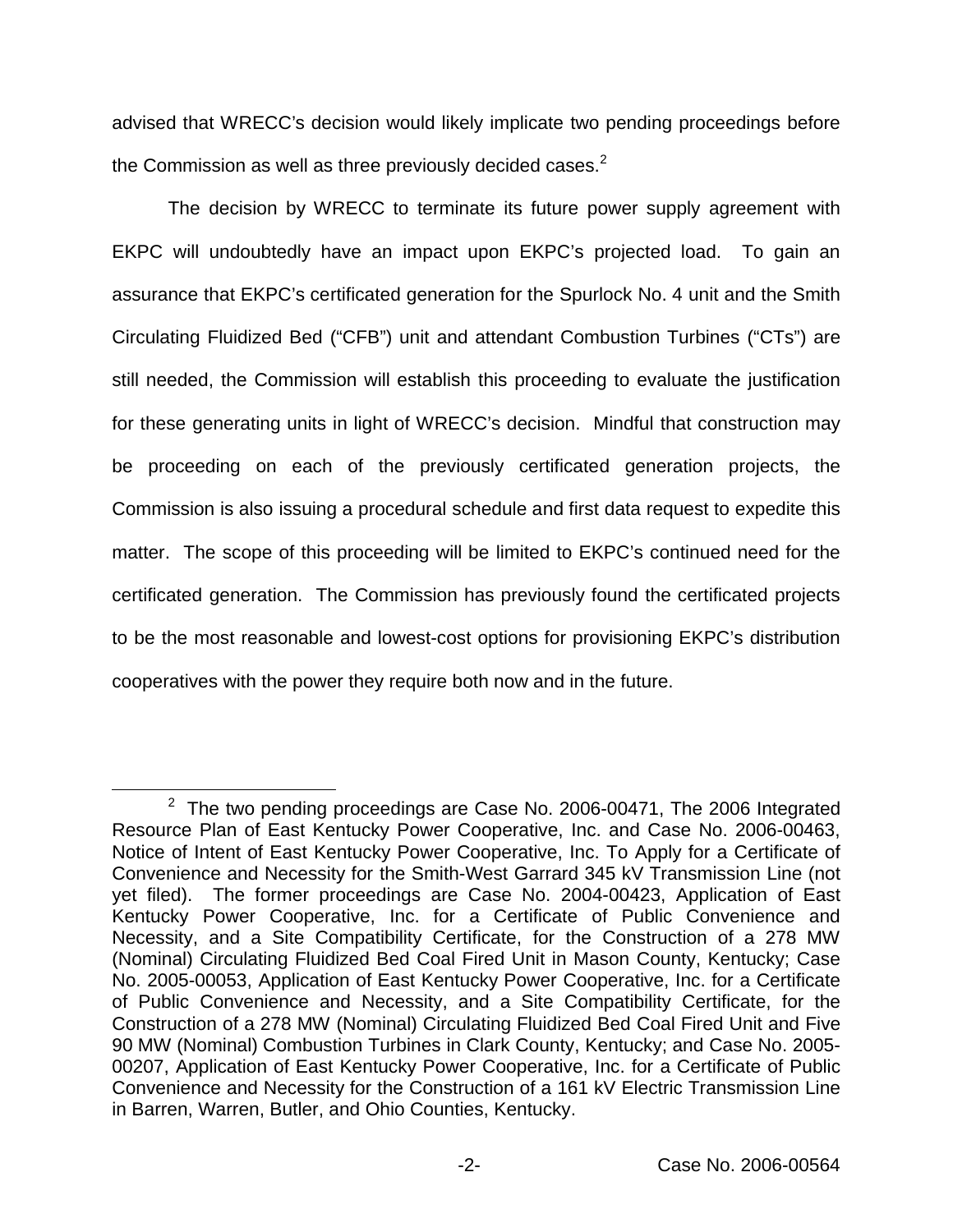On the basis of the foregoing, IT IS HEREBY ORDERED that:

1. This case is established to determine EKPC's continued need for the additional generation previously certificated by the Commission in the above-referenced cases.

2. The Attorney General and Gallatin Steel Company are hereby made parties to this proceeding.

3. The parties shall abide by the procedural schedule attached hereto as Appendix A and incorporated herein by reference.

4. EKPC shall file its responses to the data request attached hereto as Appendix B and incorporated herein by reference, in accordance with the procedural schedule.

Done at Frankfort, Kentucky, this 5<sup>th</sup> day of January, 2007.

By the Commission

ATTEST:

**Executive Director**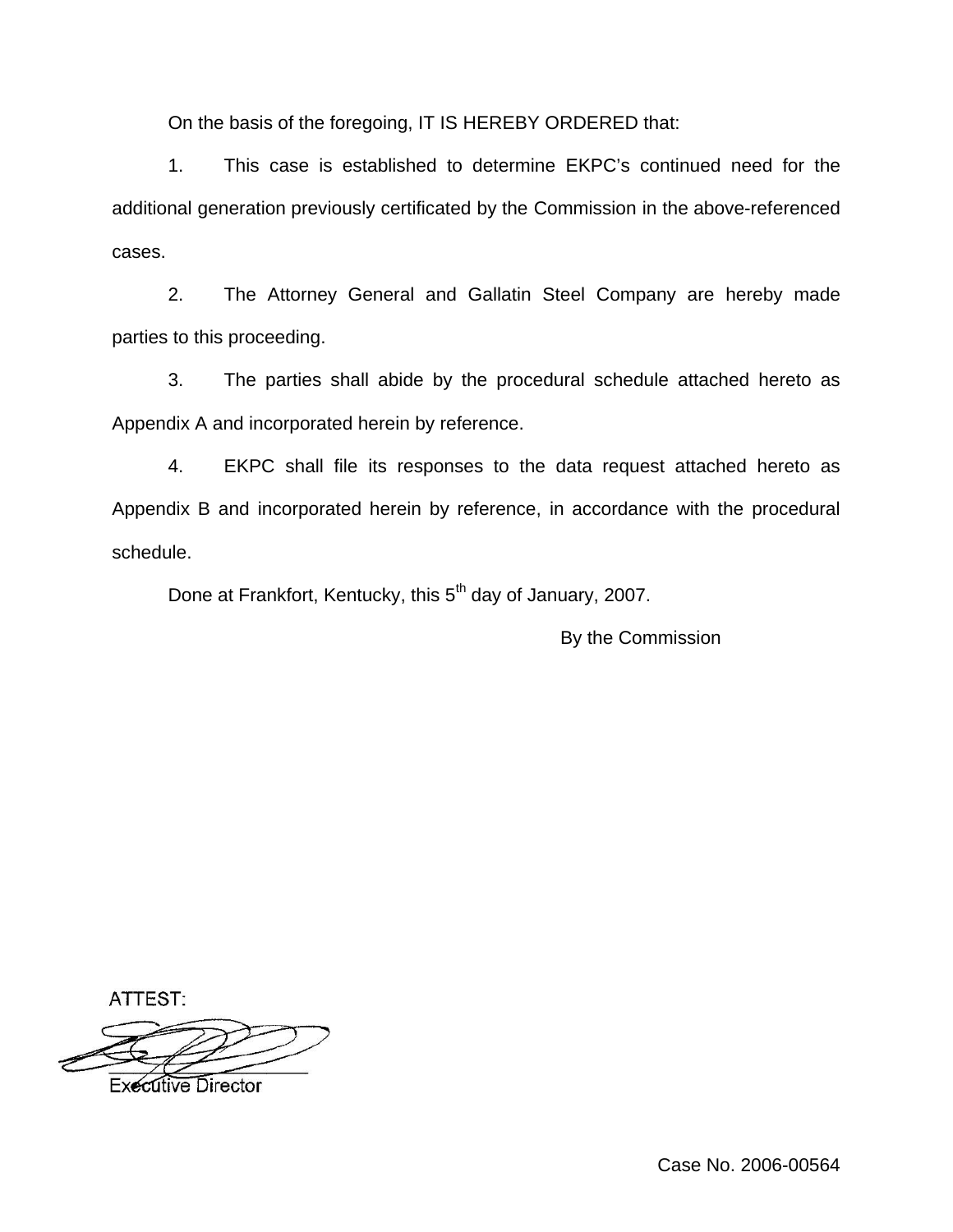# APPENDIX A

## APPENDIX TO AN ORDER OF THE KENTUCKY PUBLIC SERVICE COMMISSION IN CASE NO. 2006-00564 DATED January 5, 2007

| Responses to first discovery requests shall be                                                                                   |  |
|----------------------------------------------------------------------------------------------------------------------------------|--|
| Supplemental discovery requests shall be filed with the                                                                          |  |
| Responses to supplemental discovery requests                                                                                     |  |
| Written request for a public hearing shall be filed with                                                                         |  |
| Public hearing is to begin at 9:00 a.m.,<br>Eastern Standard Time, in Hearing Room 1<br>of the Commission's offices at 211 Sower |  |
|                                                                                                                                  |  |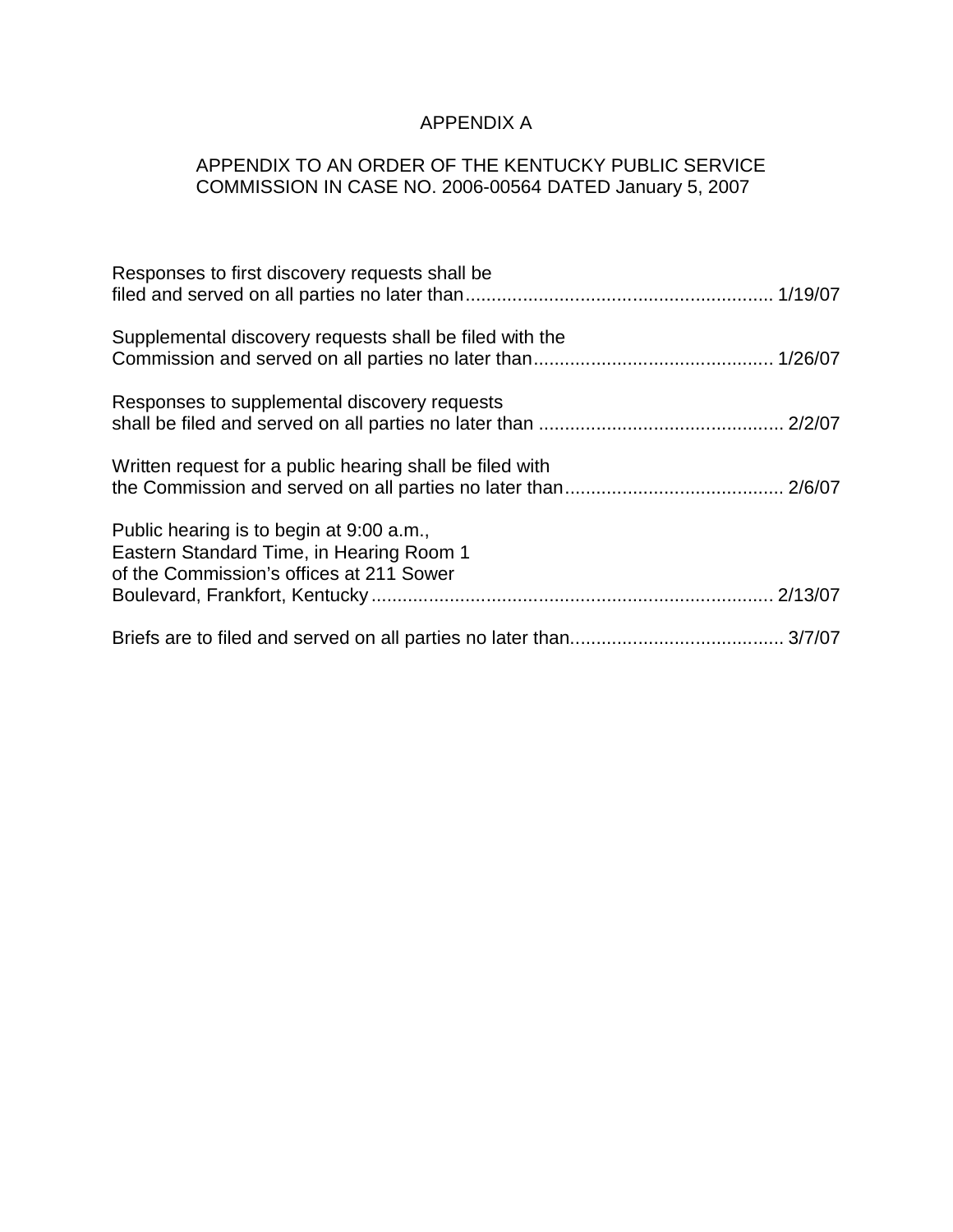#### APPENDIX B

## APPENDIX TO AN ORDER OF THE KENTUCKY PUBLIC SERVICE COMMISSION IN CASE NO. 2006-00564 DATED January 5, 2007

## COMMISSION STAFF'S INTIAL DATA REQUESTS TO EAST KENTUCKY POWER COOPERATIVE, INC.

East Kentucky Power Cooperative, Inc. ("EKPC") is requested, pursuant to 807 KAR 5:001, to file with the Commission the original and 8 copies of the following information, with a copy to all parties of record. The information requested herein is due on January 12, 2007. Each copy of the data requested should be placed in a bound volume with each item tabbed. When a number of sheets are required for an item, each sheet should be appropriately indexed, for example, Item 1(a), Sheet 2 of 6. Include with each response the name of the person who will be responsible for responding to questions relating to the information provided. Careful attention should be given to copied material to ensure that it is legible. Where information requested herein has been provided, in the format requested herein, reference may be made to the specific location of said information in responding to this information request.

1. Provide a detailed description of the current status of planning and construction, with an itemization of costs incurred and actual contractual commitments as of December 31, 2006, for each of the following units:

- a. Spurlock No. 4 278 MW Circulating Fluidized Bed ("CFB") unit.
- b. Smith Station 278 MW CFB unit.
- c. Smith Station 90 MW Combustion Turbines ("CTs") Nos. 8-12.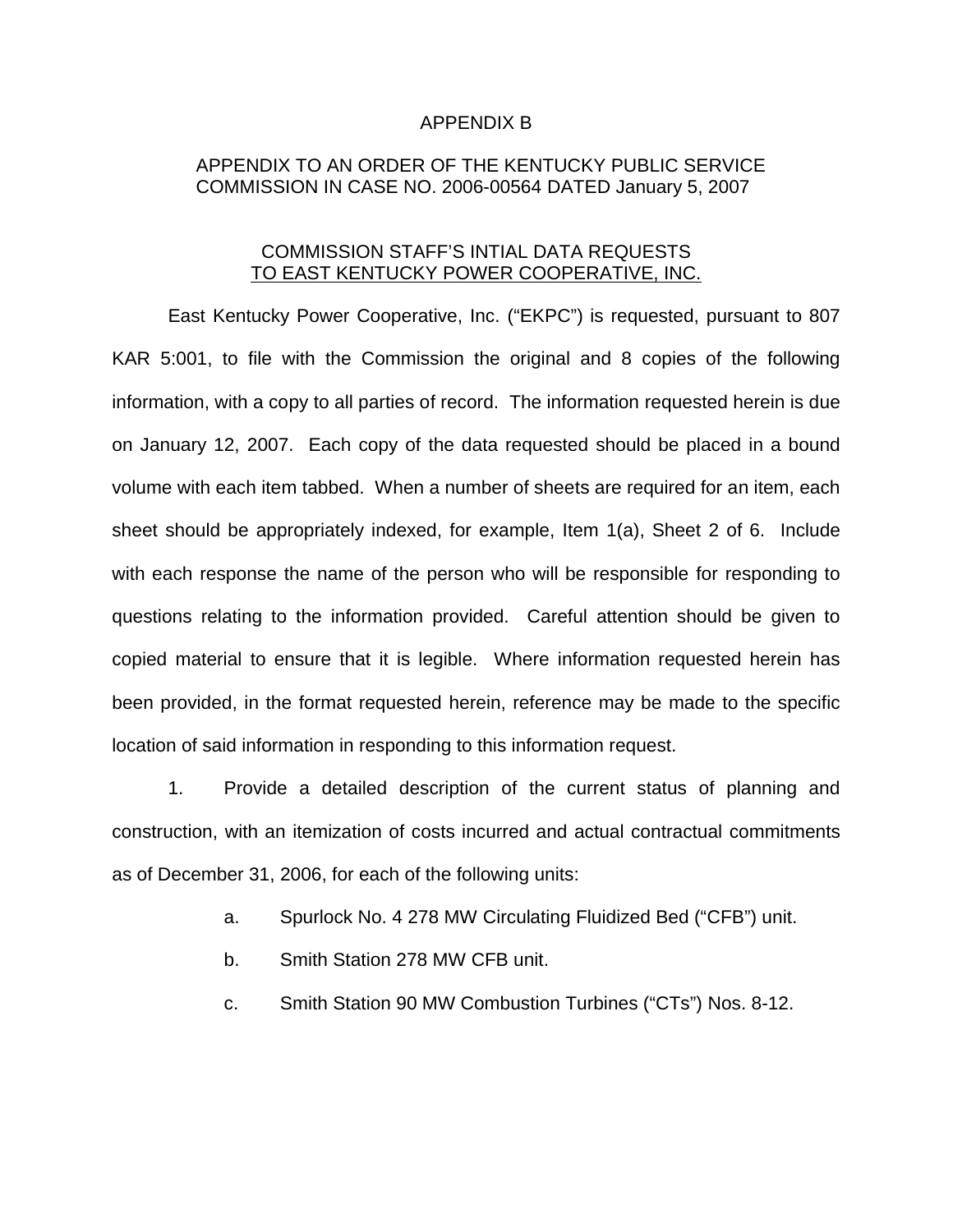2. Does EKPC believe that its future load forecast supports the continued need for the Spurlock No. 4 unit and the Smith unit with attendant CTs in light of Warren Rural Electric Cooperative Corporation's ("WRECC") decision to terminate its future power supply agreement with EKPC?

a. If so, provide a detailed explanation supporting such belief.

b. If not, provide a detailed explanation of EKPC's future load forecast in light of WRECC's decision.

3. Has EKPC performed a cost/benefit analysis, from a ratepayer point of view, on the effects of delaying or canceling any of the proposed generation projects? Provide the assumptions, calculations, and conclusions from such an analysis.

4. Does EKPC have any contracts in place to sell excess capacity to offsystem customers, either during non-peak periods or in the case where load does not grow to expected levels?

5. Does building the new generating units certificated in Case Nos. 2004- 00423 and 2005-00053 without the WRECC load allow EKPC to dispatch units more efficiently? If so, what would be the net effect on the heat rate to EKPC's system? What would be the net effect on the average marginal cost per kWh?

6. Does EKPC have enough transmission line capacity and interconnection capacity to sell large quantities (the output of an entire CFB generator) of power off system?

7. Has EKPC performed a feasibility study to determine whether the construction of all or some of the CTs and the coal unit at the Smith site and retiring some of the old coal units on its system is economically feasible?